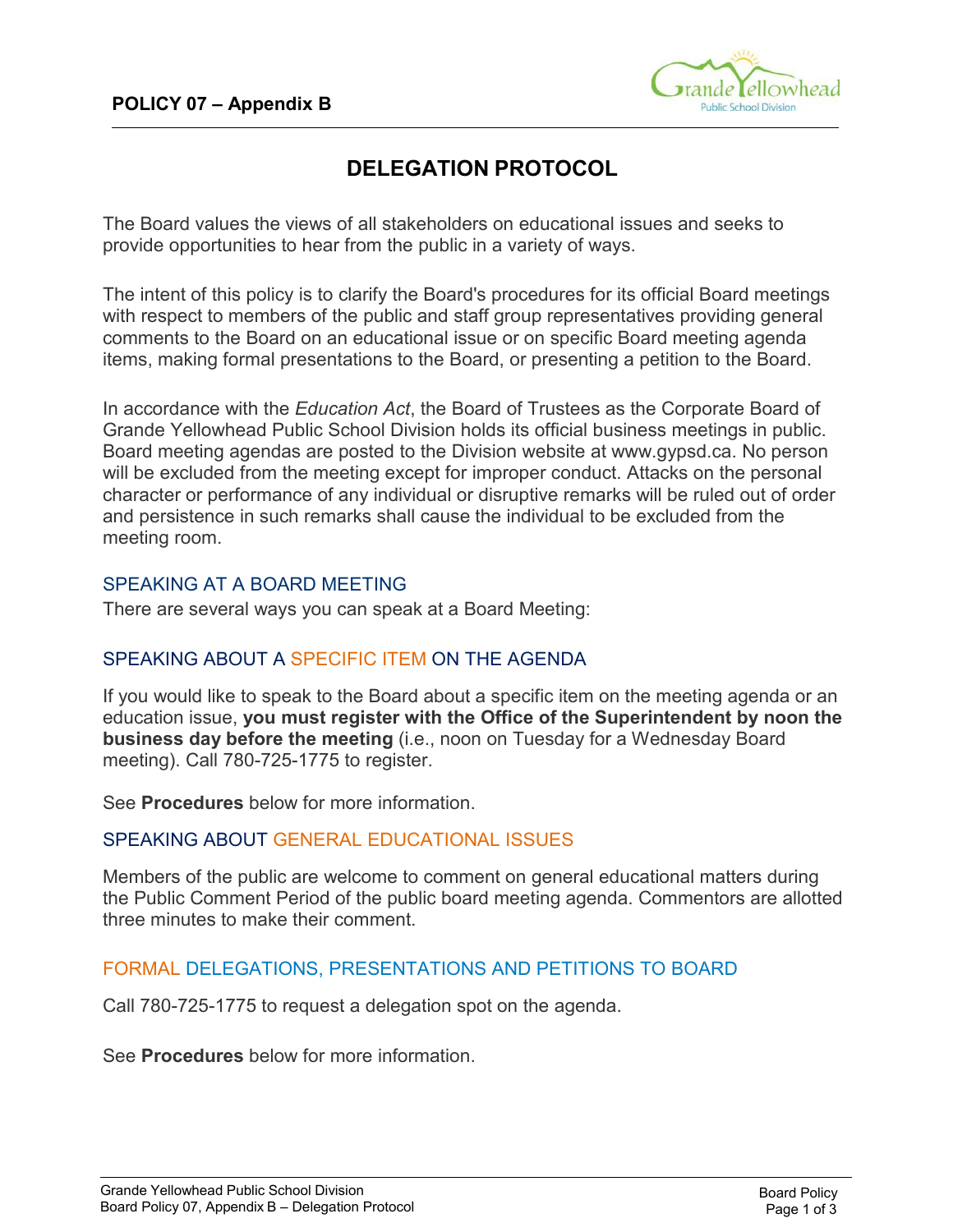- Comments must be kept to a maximum of three minutes and be addressed to the Board Chair.
- 1. Specifically, comments with respect to the following issues will not be allowed:
	- 1.1. the security of the property of Grande Yellowhead Public School Division,
	- 1.2. personal information of an individual, including but not limited to a student or an employee of Grande Yellowhead Public School Division,
	- 1.3. a proposed or pending acquisition or disposition of property by or for Grande Yellowhead Public School Division,
	- 1.4. labour relations or employee negotiations,
	- 1.5. a law enforcement matter, litigation, or potential litigation, including matters before administrative tribunals affecting Grande Yellowhead Public School Division, or
	- 1.6. the consideration of a request for access for information under the Freedom of Information and Protection of Privacy Act.

### PRIVACY

Board meetings are public events. Speakers will need to identify themselves. Media may also attend these meetings and you may appear in media coverage.

### BOARD MEETING SCHEDULE

Unless otherwise noted, Board meetings are held at 10:00 a.m. at the Educational Services Centre.

#### **Procedure:**

### A. COMMENTS ON SPECIFIC BOARD AGENDA ITEMS

- 1. If a member of the public or a staff group representative wishes to give a position to the Board on a specific board agenda item, the individual must register with the Office of the Superintendent by noon of the business day before the meeting.
- 2. The Board Chair will, through the approval of the agenda, seek agreement of the Board to hear the individual.
- 3. Speakers will confine themselves to three minutes and address their comments to the Board Chair. This may be extended to accommodate individuals who have disabilities that affect their communication, translation requirements, or other required communication supports. Extensions will be granted at the discretion of the Board Chair.
- 4. The total duration of Public Comment Section related to a specific agenda item will not exceed 20 minutes per agenda item. Exceptions to the time limits may be made by a majority vote of the Board.
- B. FORMAL DELEGATIONS, PRESENTATIONS, AND PETITIONS TO BOARD